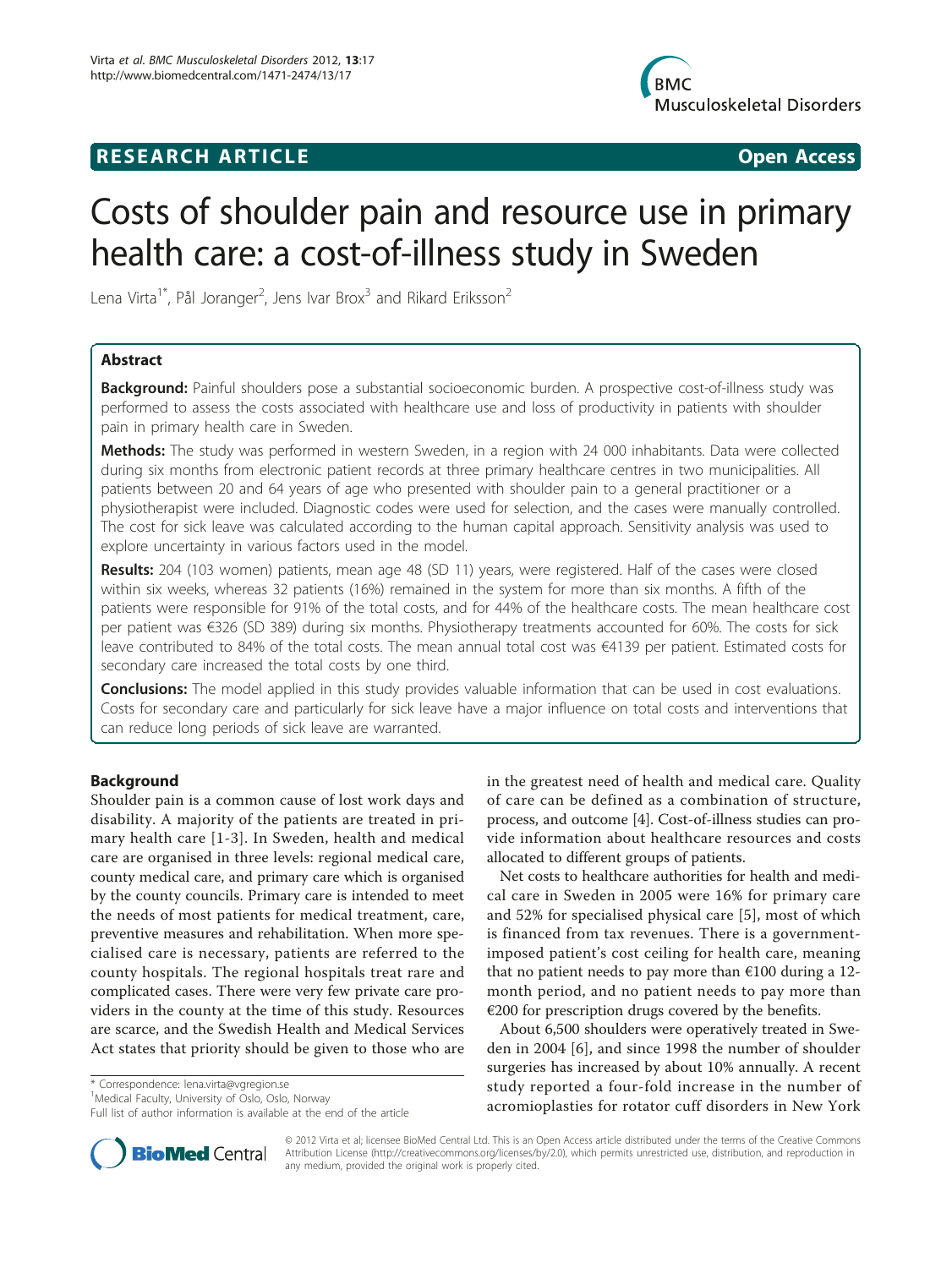State from 1996 to 2006 [[7\]](#page-9-0). Multifactorial reasons were suggested for this increase, with patient-based, surgeonbased, and systems-based factors all playing a role. The differential diagnoses for shoulder pain are based on the history, acute or chronic nature of the pain, physical examination, and, if needed, completed with imaging. Tests for diagnostic accuracy [\[8](#page-9-0)] as well as surgical indications, are being discussed [[1,9,10\]](#page-9-0). Although evidence from case series supports the effectiveness of surgical interventions for shoulder pain when used appropriately [[1\]](#page-9-0), the increase in shoulder surgery cannot be explained by the practice of evidence-based medicine. Three randomised clinical trials [\[11](#page-9-0)-[13](#page-9-0)] comparing supervised exercises for subacromial pain with surgery, have concluded that supervised exercises are equally effective as surgery and less expensive. One additional study found that only 10% of the patients awaiting surgery were finally operated on after being treated with physiotherapist-supervised exercises in a hospital setting [\[14](#page-9-0)]. This indicates a need for economic evaluations of current treatment strategies in primary health care.

The initial steps taken to diagnose and treat the patient in primary care may be essential for effective treatment, and may contribute to fewer patients being referred to surgery as well as lower costs to society. Kuijpers et al [\[15](#page-9-0)] reported costs of shoulder pain in primary care patients who presented with shoulder pain to their general practitioner (GP) in the Netherlands in 2006. Patients were followed for six months and their shoulder pain related costs were calculated by using patients' cost diaries. The patients reported all expenses relevant to their shoulder complaints; direct costs, such as visits to healthcare centres, and indirect costs, such as sick leave, and paid and unpaid help. In their study, 70% had persistent symptoms after six weeks and 46% after six months. They found that 12% of the patients with shoulder pain were responsible for 74% of the total costs, mostly a result of sick leave from paid work. Our study was performed to investigate the situation in Swedish primary health care, using an alternative design.

In Sweden, electronic patient records (EPR) based on diagnostic codes are used mainly in the clinical care of patients and rarely to evaluate healthcare programmes or cost-effectiveness aspects. Completeness and accuracy of diagnostic codes have been found acceptable [[16,17](#page-10-0)], in spite of a coding system poorly adapted to primary health care. Attempts have been made, using EPR, to monitor the burden of illness for patients with low back pain [\[18\]](#page-10-0), diabetes [\[19](#page-10-0)], and groups of patients according to their health status [\[20](#page-10-0)]. Linking costs and consequences based on already collected patient data may be useful to monitor the cost of illness in selected groups of patients.

The aim of this study was to assess the costs associated with healthcare use and loss of productivity caused by shoulder pain in Sweden, by auditing data from the EPR.

Questions asked in the study:

- What are the shoulder pain related treatment costs in primary care consulters in Sweden (direct costs)?

- What are the costs of shoulder pain in defined subgroups of the selected population (highest costs)?

- What are the costs for sick leave (indirect costs)?

- What are the total costs?

# Methods

# Setting

The study was performed in 2009 in two municipalities, comprising 24 000 inhabitants, in a prosperous region on the Swedish west coast. The labour market in this region is based on trade and tourism, as well as many small and medium-sized enterprises. Three primary healthcare centres with three adjacent physiotherapy units were responsible for almost all primary health care in the area. There were few private alternatives to physiotherapy and no private physicians, making it possible to capture almost all patients who presented with shoulder pain in primary health care. In western Sweden, patients do not need a referral for physiotherapy. Sick leave for more than eight days must be prescribed by a doctor, although some employers require this from day one. The inclusion of patients was based on EPR in primary health care. We included all patients that presented with shoulder pain to any of these six units during the measurement period of six months, regardless of trauma or other diseases. Patients being permanent residents in either of the two municipalities and between 20 and 64 years of age were included, if any of the diagnostic codes given at the visit qualified them.

# Costing

A prospective cost-of-illness study was performed to explore the most important cost components of treating shoulder pain in primary health care. Healthcare costs and total costs, including cost for sick leave, were assessed. Costing involves identifying, measuring and valuing all resource changes that occur as certain healthcare interventions are carried out. In a bottom-up approach, individual elements are specified in detail. The three steps of the costing procedure in this study were:

- 1. Identification of relevant cost-items
- 2. Quantification of the use of the identified cost-items
- 3. Valuing the identified items

# Electronic patient records (EPR)

With very few exceptions, all units in primary health care in Sweden are computerised, and several EPR systems are in use. The data collected from the EPR were organized in a data matrix containing patients' personal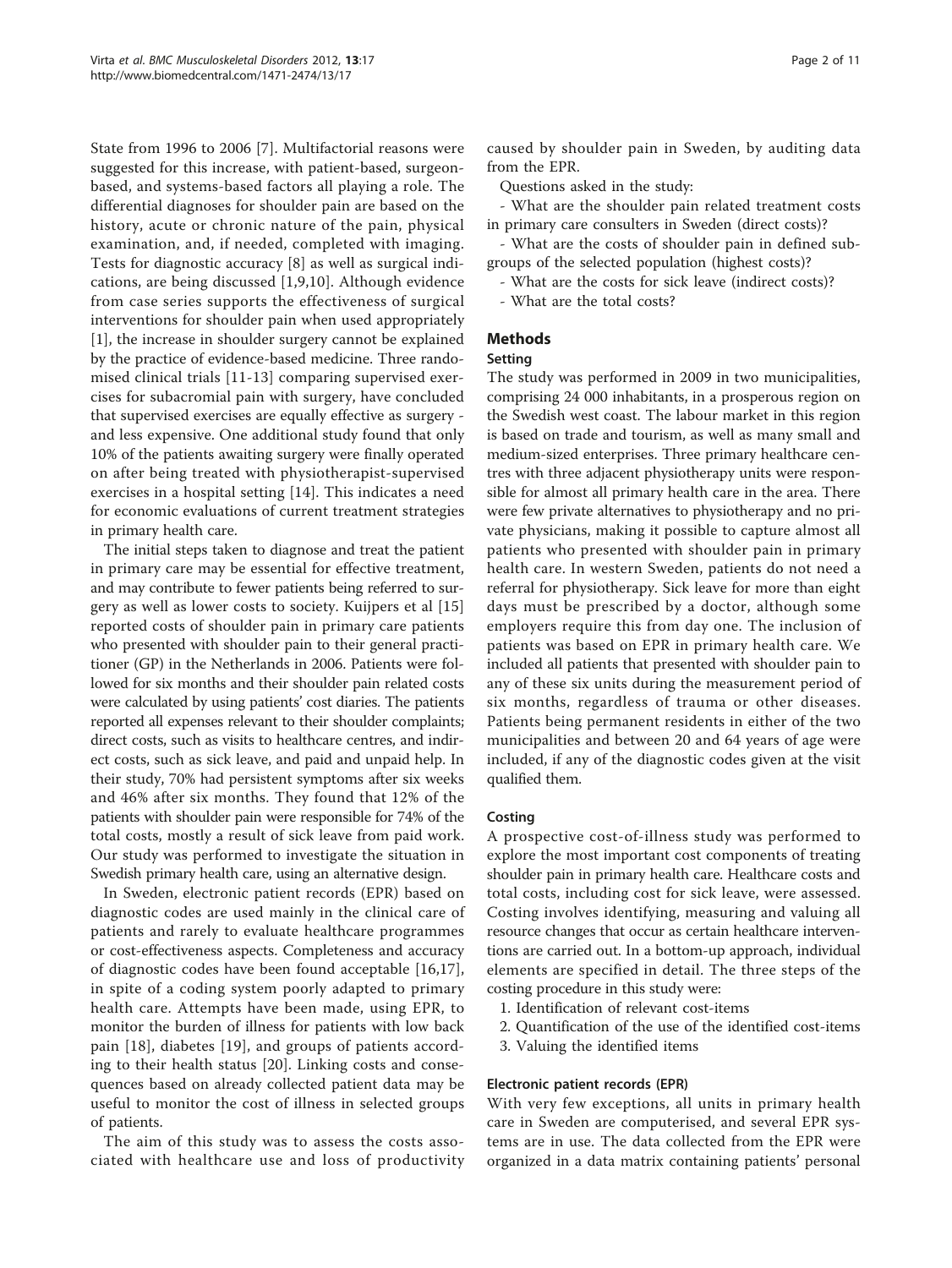<span id="page-2-0"></span>identity number, age, sex, dates of encounter and diagnostic codes for every visit, number of admissions and referrals to specialist care, x-rays, number of drug prescriptions and sick leave periods prescribed by a GP. Our first step was to retrieve all visits to general practitioner or physiotherapist (PT) caused by shoulder pain during the measurement period. All data were anonymised before analysis.

At all participating units, notice boards were used to inform the patients. Receptionists were also asked to leave information sheets to patients who sought treatment for shoulder pain. All inhabitants in the area had been told that information from their EPR could be accessed and processed without consent for planning and quality assurance. The procedures of this study were approved by the Regional Ethical Review Board of Gothenburg.

## Management of shoulder pain

The Swedish guidelines for the management of shoulder pain [\[6\]](#page-9-0) are similar to those for GPs in other countries [[15](#page-9-0)[,21-23](#page-10-0)]. Conservative (non-operative) care is recommended, including information on the prognosis of shoulder pain and advice regarding physical activities. In addition, the guidelines recommend a step-by-step treatment progression, consisting of physiotherapy treatment, pain relief and glucocorticoid injections (administered with or without local anaesthetic). If conservative treatment fails to reduce the symptoms, the patient is referred to an orthopaedic surgeon. In the present study physiotherapy treatments were adapted to each patient's condition and supervised exercises were emphasised.

The local hospital has a radiology department providing ultrasound evaluation of suspected tendon ruptures. MRI is regarded as a tool for orthopaedic surgeons and is seldom used in primary care in this part of Sweden.

The diagnostic coding system International Classification of Disease, version 10 (ICD-10), was used. Initially, a pilot study was performed at all six participating units to find out which diagnostic codes that were used for patients who consulted for shoulder pain. Fractures and dislocations of the shoulder were included. All visits with known and potential codes for shoulder pain were retrieved from the EPR system. Each individual with a potential code was scrutinized by comparing data within the EPR to verify the

cause of visit. In the last step, 29 codes were classified in four categories, presented in Table 1: subacromial pain (including nonspecific shoulder pain), stiffness (adhesive capsulitis, arthritis), dislocations, and fractures.

# Procedure

The cost-of-illness calculation was based on all registered actions related to shoulder pain during the measured period. Patients referred to orthopaedic surgeon for evaluation were followed up to monitor whether they were selected for surgery or not.

Total treatment time and sick leave at inclusion were retrieved from the EPR. The period between first and last dates of visit to a GP or a PT with the qualifying code was defined as the total treatment time. At least one visit per month had to be registered, except during the holiday period.

Half of the patients started and ended treatment within six months. Some started before and some ended after the measured period. We believe that this would be the case at any chosen period during the year. Costs for all patients passing through during six months can be multiplied by 2 to estimate the annual cost for this group of patients. This estimate can then be used to compare with annual costs in other regions. This method is also suitable to investigate the relative size of the different treatment components.

Calculation of treatment costs per patient requires complete registration of all activities during the whole treatment period. Patients must be monitored from their first encounter for shoulder pain, although onset may be difficult to define. They should preferably be monitored for a long time period, ideally for the rest of their lives.

## Table 1 Diagnostic codes.

| TUDIE I DIUGNOSCIE COUES. |                                                                                      |                          |                                    |                       |                        |  |
|---------------------------|--------------------------------------------------------------------------------------|--------------------------|------------------------------------|-----------------------|------------------------|--|
| Subgroups                 | Diagnostic codes                                                                     | <b>Patients N</b><br>(%) | Age (years)<br>Mean (SD)<br>Median | Sex:<br>Male N<br>(%) | Had<br>Surgery<br>N(%) |  |
| pain                      | Subacromial M751-9, M759P, M709, M779, M791, M799, M255, M255B, M629, M795,<br>M796B | 181(89)                  | 48 (11) 51                         | 89(49)                | 9(48)                  |  |
| Stiffness                 | M750, M190B, M192B                                                                   | 10(5)                    | 52 (10) 54                         | 7(70)                 | 2(10)                  |  |
| Fractures                 | S420, S4200, S429                                                                    | 7 (3)                    | 48 (14) 52                         | 3(42)                 | 6(32)                  |  |
| Dislocations              | S430, S431, S435, S460                                                               | 6(3)                     | 51 (13) 55                         | 2(33)                 | 2(10)                  |  |

According to International Classification of Diseases, version 10 (ICD-10), used for shoulder pain and merged into four categories. Code names are presented below. All patients,  $N = 204$ . Patients who had surgery or other orthopaedic intervention,  $N = 19$ 

M75. Shoulder lesions; M750 Adhesiv capsulitis

M70-M79 (B) Other soft tissue disorders (shoulder); M629 Disorder of muscle

M255 (B) Pain in joint (shoulder); M19.(B) Arthrosis (shoulder)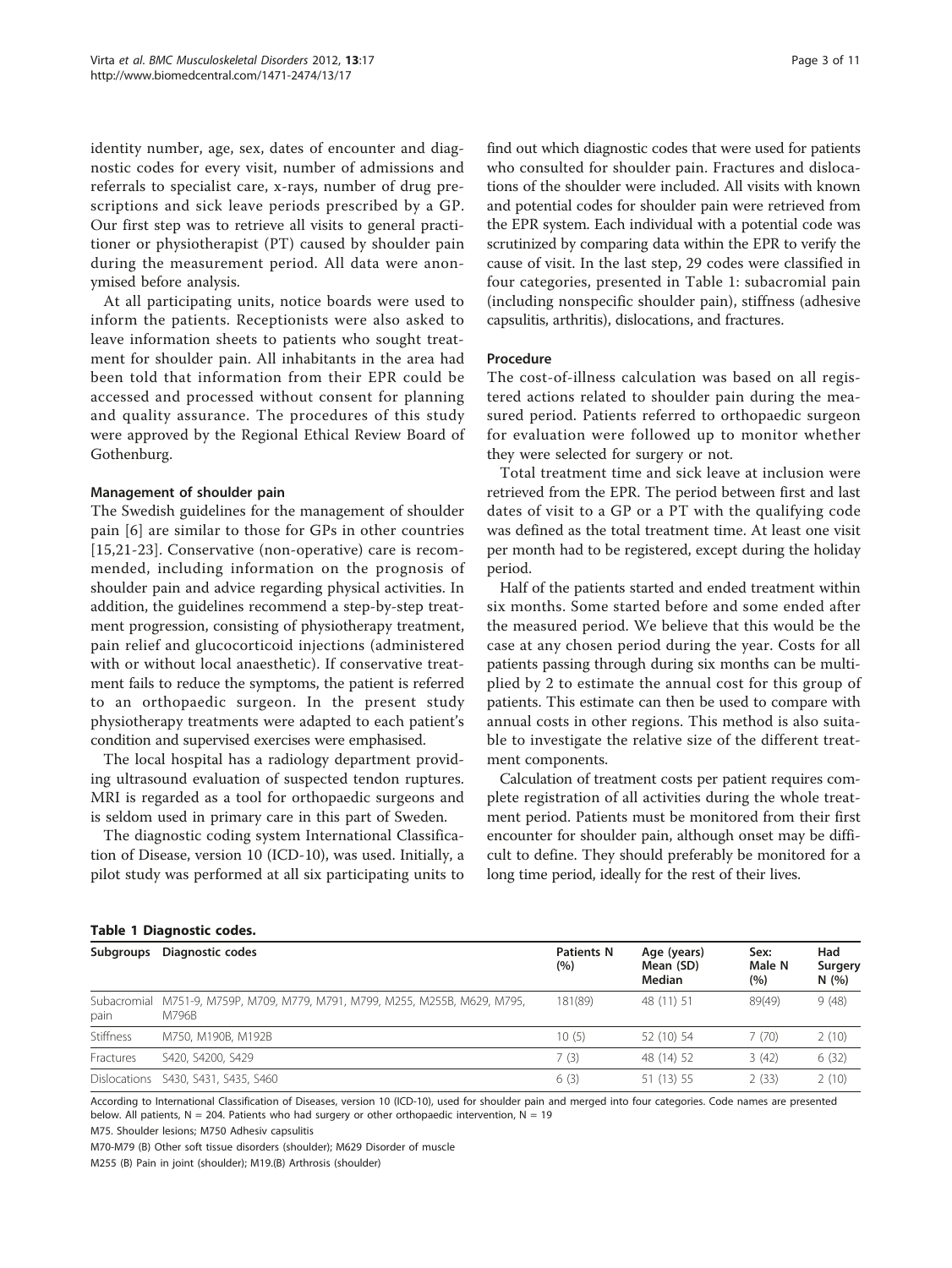#### Valuing healthcare costs

Costs used in the economic evaluation are presented in Table 2. Healthcare costs per visit to GP were in our study set at  $E107$ . This figure was based on reports from the National Board of Health and Welfare, in which the cost was calculated to  $\epsilon$ 92 in 2004, costs for medication and medical services excluded. To this we added an annual increase in costs of 3%. We compared this with the local inter-county price list in Sweden for 2009 [\[24](#page-10-0)], where a visit to GP, including x-ray, medication and laboratory services, was charged with €124. From these figures we found our estimate per visit to be appropriate. We used the cost for physiotherapy treatment, €50, from the same inter-county price list, since no other figures were available. Charges to primary care for x-ray and ultrasound evaluations were retrieved from the hospital's radiology department.

Medication prescribed during the registered visits was retrieved from the EPR. Medication purchased without prescription was not registered. Costs for analgesics and nonsteroidal anti-inflammatory drugs were calculated as if every prescription was filled once and as if the patient had free medication, meaning that the costs were paid by the primary care unit. Costs were retrieved from the hospital pharmacy.

Patients who were referred to an orthopaedic specialist and to surgery generated additional costs. From the local inter-county price list [\[24\]](#page-10-0) and the hospital administration we retrieved the costs for visits in outpatient care and a mean cost for ambulatory surgery in 2009, based on actual costs per patient. We estimated that ten MRI investigations would be performed in the patients evaluated in the present study. These figures illustrate the higher costs for secondary care (Table 2).

Table 2 Costs used in the economic evaluation

| Costs                                                    | (Euros*)            |
|----------------------------------------------------------|---------------------|
| Direct healthcare costs (per visit)                      |                     |
| General practitioner (25 min)                            | 107                 |
| Physiotherapist (60 min)                                 | 50                  |
| x-ray, shoulder                                          | 65                  |
| Ultrasonography, shoulder                                | 124                 |
| Medicine                                                 | Prices July<br>2009 |
| Orthopaedic specialist                                   | 335                 |
| <b>MRI</b>                                               | 308                 |
| Shoulder surgery, uncomplicated, ambulatory care         | 2420                |
| Indirect costs                                           |                     |
| Sick leave from paid work (human cost method)<br>per day | 205                 |

\*1 Euro = 10.62 SEK. Average values in 2009,<http://www.riksbank.se> (Swedish National Bank)

#### Valuing productivity costs

The costs for sick leave were for the baseline value calculated according to the human capital approach [[25](#page-10-0),[26](#page-10-0)]. This method places monetary weights on healthy time using market wage rates. It is an estimation of changes in productivity, based on the opportunity cost of the production that people would have contributed to, had they been at work. We assumed that the production costs were reflected by the salary. In this study, we only had data on sick leave periods (graded from 25 to 100% of full working time) prescribed by GPs. Partial sick leave was converted to 100% sick leave for each patient. The cost per day was calculated from the mean income in the region in 2008, provided by the Swedish Bureau of Statistics. The costs for productivity loss due to sick leave were calculated after this model presented by the Swedish Ministry of Industry in 2001 [[27\]](#page-10-0):

Costs for productivity loss = Mean income + social fares + indirect taxes.

We assumed that social fares were 40% of the main cost and indirect taxes were 28%.

This equation shows what the worker must produce to cover his own income, payroll taxes and fees by law and agreement.

#### Human capital versus friction cost method

An alternative approach to the human capital method is the friction cost method [[25,28\]](#page-10-0). In that case we assume that when a person has a period of sick leave, there is a pool of unemployed people that can replace the sick person. Hence, there will only be a productivity loss in a "friction" period until the new employee is recruited and trained to do the job. It is frequently argued that evaluations using the human capital approach overestimate the true costs to society [[25](#page-10-0)]. Koopmanschap et al [[29](#page-10-0)] found that cost of absence from work in 1988 when using the friction cost method was 38.7% of what they found by using the human capital approach. The cost for disability was 0.3% and for mortality 1.9% if the friction cost method was used. As part of the sensitivity analysis we displayed the effect of using the friction cost instead of the human capital method.

#### Data analysis

Costs were calculated for a six-month period. The arithmetic mean, standard deviations (SD), and median value were used to provide information about the total cost of treatment for all patients, and to illustrate the skewness in the distribution of costs and resource use. The total costs during six months, were multiplied by 2 in order to get the total annual costs for patients with shoulder pain in primary health care.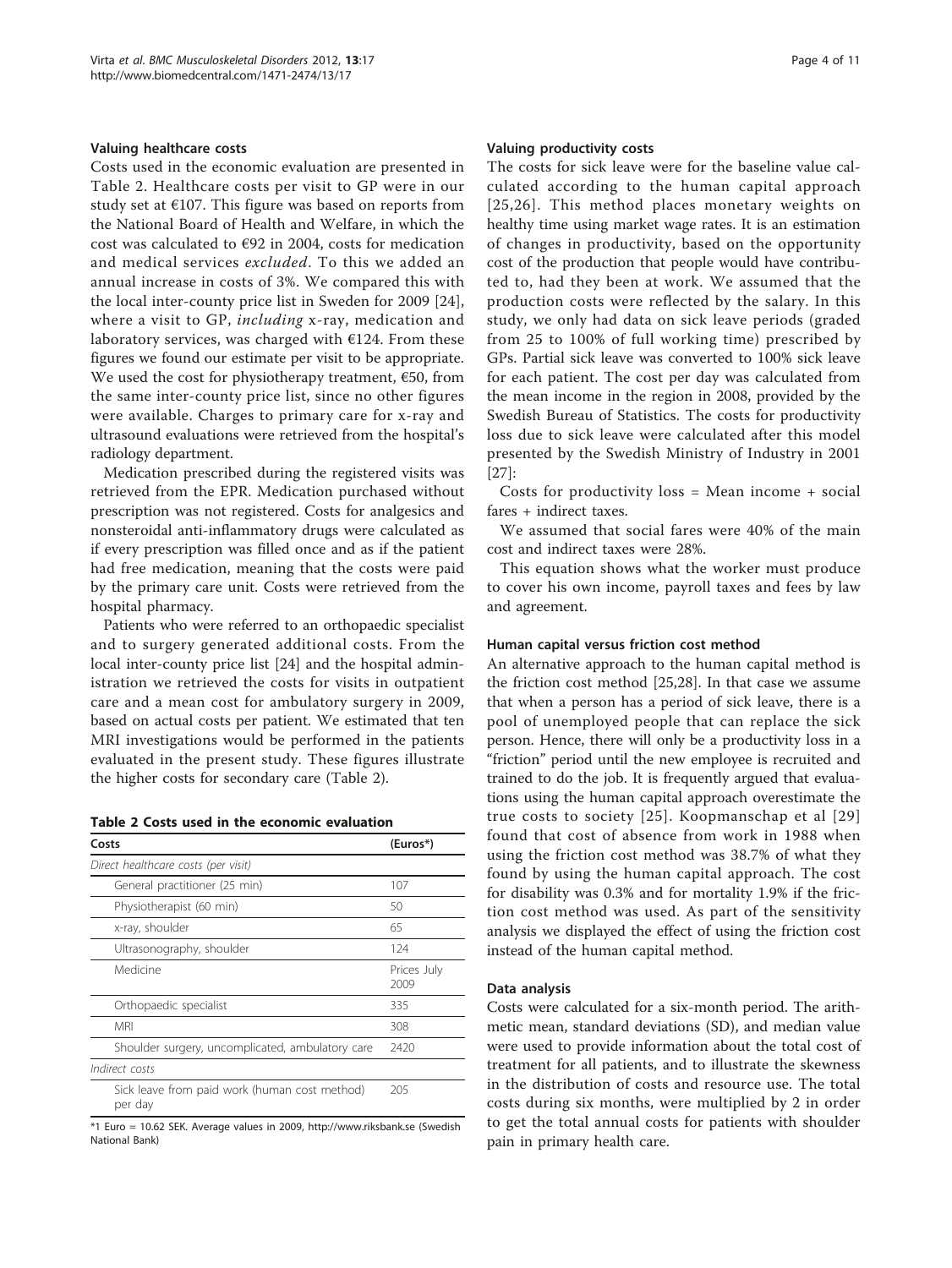One-way and two-way sensitivity analyses were performed to explore the uncertainty [[30\]](#page-10-0), to demonstrate the impact of one parameter varying in the model, and to examine the relationship of two or more different parameters changing simultaneously.

We used a multivariable linear regression analysis to explore how gender, age and municipality, as independent variables, predicted costs.

# Results

# Patients

During six months 204 patients were registered; 103 women and 101 men. Mean age was 48 (SD 11) years. Eighty-nine per cent presented with subacromial or nonspecific shoulder pain (Table [1](#page-2-0)). Nineteen patients (9%) came for postoperative rehabilitation. Twenty-nine patients (14%) were referred to an orthopaedic surgeon, and four of these (2%) went on to have surgery within a year. Fifty per cent of the cases were closed within six weeks, whereas 32 patients (16%) remained in the system for more than six months. Seven of these patients had been operated on. Baseline characteristics of the group are presented in Table 3.

# Use of healthcare resources and sick leave

Consumption of healthcare resources and sick leave from work during six months are presented in Table [4](#page-5-0). Forty patients (20%) had a period of sick leave prescribed by GP, mean 9.0 days (SD 29.2). Three patients (1.5%) were on sick leave due to their shoulder pain for more than six months; two of them with concomitant back pain and one with concomitant diabetes. Partial sick leave amounted to 11% (202 days) during the measured period.

#### Page 5 of 11

Fifty-five patients (27%) consulted both a GP and a PT within 4 weeks. Nineteen patients (9%) had more than 10 physiotherapy treatments, 68 patients (33%) had none. The whole group had a mean of 6.7 (SD 7.0) physiotherapy treatments and 24.0 (SD 50.2) days of sick leave.

The consumption of medication, x-ray and ultrasound evaluations was low.

# Costs

Costs for healthcare use and sick leave are presented in Table [4.](#page-5-0) The mean healthcare cost per patient was  $\epsilon$ 326 (SD 389). Physiotherapy treatments accounted for 60%. This cost was twice as high as for visits to GP. The group of 73 patients that used the direct access to PT incurred a higher mean total cost for physiotherapy but lower healthcare and total costs.

The healthcare costs for the group with persistent symptoms were one fourth of all healthcare costs during six months. Median healthcare costs were €200 (Inter Quartile Range 113-397) for the whole group, whereas the median total costs were  $\epsilon$ 249 (IQR 119-661). Eightyfour per cent of the total costs were due to sick leave prescribed by GP, for the whole group and for those who had surgery.

Total costs for the 45 patients (22%) with costs  $> \text{\textsterling}1000$  during six months are presented in Table [5](#page-5-0). Sick leave in this group amounted to 91% of the total costs, and for 44% of the healthcare costs (Figures [1](#page-6-0) and [2\)](#page-7-0). Seven patients in this group had no registered sick leave. Eighteen patients had symptoms for more than 6 months; five of them had no registered sick leave. The three patients with sick leave > 6 months contributed to 25% of the total costs.

|  |  | Table 3 Baseline characteristics of patients with shoulder pain. |  |  |  |  |  |
|--|--|------------------------------------------------------------------|--|--|--|--|--|
|--|--|------------------------------------------------------------------|--|--|--|--|--|

| <b>Characteristics</b>                                        | $n = 204$ | $n = 45*$ | $n = 19**$ |
|---------------------------------------------------------------|-----------|-----------|------------|
| Age (years); mean (SD)                                        | 48 (11)   | 48 (11)   | 48 (13)    |
| Sex: male; n (%)                                              | 101(49)   | 20(44)    | 10(51)     |
| Treatment duration of current shoulder complaints***          |           |           |            |
| 0-6 weeks                                                     | 101(50)   | 15(33)    | 4(21)      |
| 7-12 weeks                                                    | 28 (14)   | 4(9)      | 2(10)      |
| 12-26 weeks                                                   | 42 (21)   | 12 (29)   | 6(32)      |
| $> 6$ months                                                  | 33 (16)   | 14 (29)   | 7(37)      |
| Duration of sick leave in the 8 weeks preceding inclusion**** |           |           |            |
| 0 weeks                                                       | 193 (95)  | 37 (82)   | 17 (89)    |
| 0-1 weeks                                                     | 4(2)      | 3(7)      | 1(5)       |
| 1-8 weeks                                                     | 7(3)      | 5(11)     | 1(5)       |

Numbers (percentages) are presented unless stated otherwise

\* patients generating costs of  $> \text{\textsterling}1000$  in 6 months

\*\* had shoulder surgery

\*\*\* total treatment time for all patients. Costs calculated for 6 months

\*\*\*\* sick leave due to shoulder pain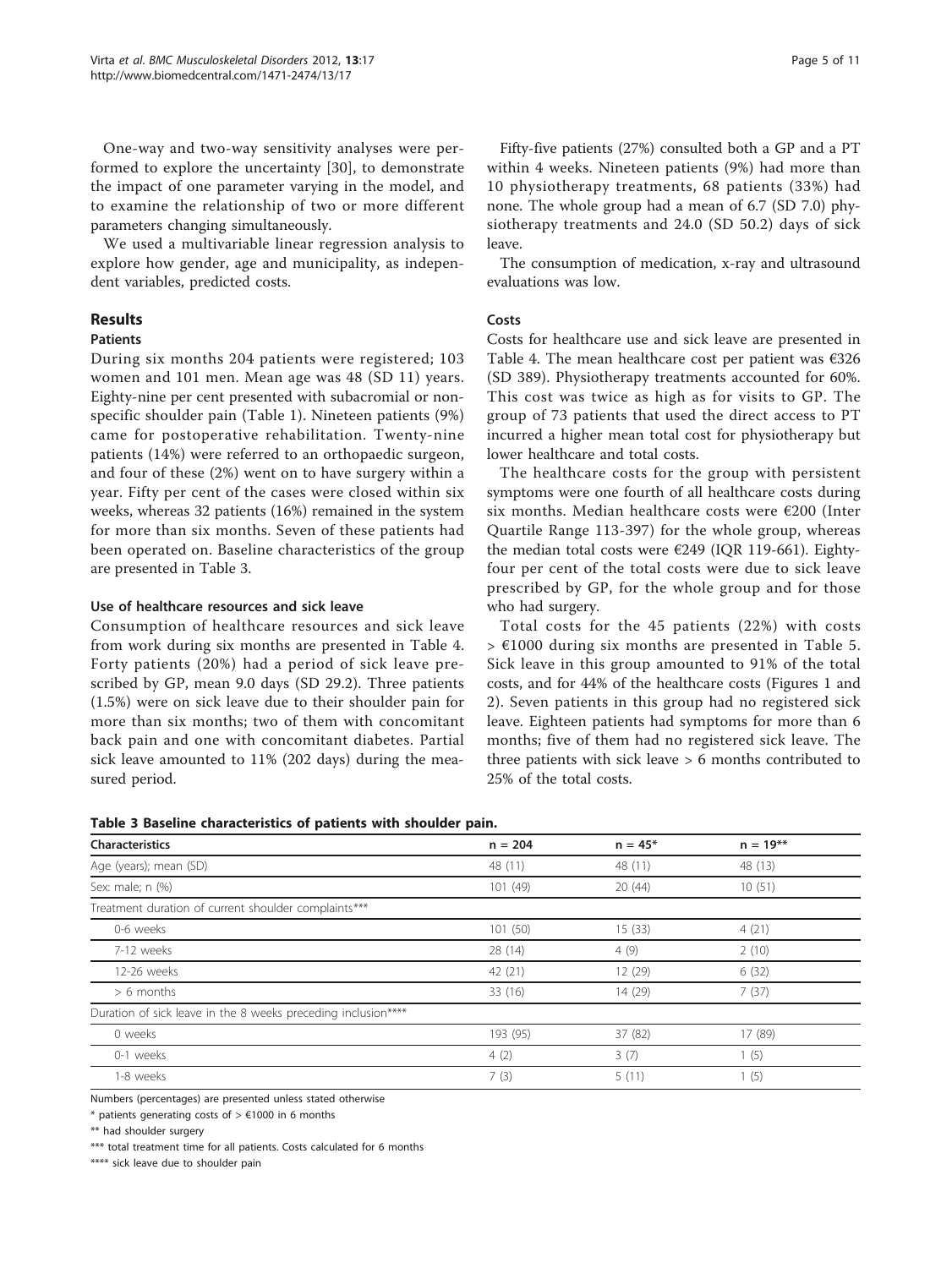| <b>Direct costs</b>           | Mean number of<br>visits | <b>Total number</b> | Cost per<br>patient | <b>Total costs</b> |
|-------------------------------|--------------------------|---------------------|---------------------|--------------------|
| General Practitioner          | 0.89(0.97)               | 181                 | 95 (105)            | 19429              |
| Physiotherapy                 | 3.91(7.40)               | 798                 | 195 (369)           | 39825              |
| X-ray*                        | 0.28(0.45)               | 57                  | 18 (29)             | 3719               |
| Ultrasound*                   | 0.11(0.31)               | 23                  | 14 (39)             | 2857               |
| Medicine*                     | 0.28                     | 58                  | 4(6)                | 718                |
| <b>Total healthcare costs</b> |                          |                     | 326 (389)           | 66548              |
| Indirect costs                |                          |                     |                     |                    |
| Sick-leave**                  | 9.04(29.17)              | 1844                | 1743 (5626)         | 355610             |
| <b>Total costs</b>            |                          |                     | 2069 (5730)         | 422158             |

<span id="page-5-0"></span>Table 4 Costs (€) and consumption of healthcare resources and sick-leave during 6 months.

N = 204. Means (SD) or total numbers are presented

\* Number of patients given prescriptions for medicine, x-rays or ultrasound

\*\* Days

The mean annual total cost for patients with shoulder pain in primary health care was €4139 per patient. Additional healthcare costs were generated by 29 patients (14%), MRI investigations, and from four cases of surgery in ambulatory care. The costs for secondary care for this group were estimated at  $\epsilon$ 22475, corresponding to one third of the total costs for primary care.

## **Uncertainty**

To show the uncertainty of the results we have reported the 95% confidence interval (CI) for the base case scenario for total costs and for healthcare costs in Table [6.](#page-8-0) The CI is €1 283- 2856 and €273-380, respectively. These intervals reflect the uncertainty caused by the fact that different patients use services such as x-ray and PT consultations with different frequencies. Additional uncertainty is related to the cost per unit of health services and the cost of sick leave per day. To show the importance of this uncertainty we performed a sensitivity analysis. For x-ray cost per examination we chose as an example +30% as a maximum average value and -30% as a minimum value. For each

tested parameter value we computed the new expected costs and 95% CI based on the sample variation related to the (unchanged) frequencies of health service use and the new cost level per unit. The sensitivity analysis showed that the total cost was most sensitive to the choice of method for estimating the sick leave cost. Compared to the base case scenario where we used the human capital method, the friction cost method gave a reduction of the total cost per patient of 51.6% to €1001. Because of the dominance of the sick leave cost, the reasonable change of healthcare cost has just a minor influence on the total cost. A 30% change in physiotherapy cost or a 50% change in physician cost contributes just to a 2.8 and 2.3% change in the total cost, when changing these parameters one by one (one-way sensitivity analysis). When changing all the parameters of health service cost in the same direction (multi-way sensitivity analysis) as shown in Table [6](#page-8-0), the total cost only changes by 5.7%.

The sensitivity analysis showed that the physiotherapy unit cost makes the biggest contribution to uncertainty in the health service cost. A 50% change in the

| €1000.       | Table 5 Costs (c) and consumption or nearincare resources and sick-leave during 0 months for the group that cost 2 |       |                  |                    |  |
|--------------|--------------------------------------------------------------------------------------------------------------------|-------|------------------|--------------------|--|
| Direct costs | Mean number of visits                                                                                              | Total | Cost per patient | <b>Total costs</b> |  |

Table 5 Costs (€) and consumption of healthcare resources and sick-leave during 6 months for the group that cost >

| <b>DILECT COPP</b>            | MEAN INIHIDEL OF MOILS | ι υται | Cost per patient | TULAI LUSLS |
|-------------------------------|------------------------|--------|------------------|-------------|
| GP                            | 1.71(1.42)             | 77     | 184 (153)        | 8266        |
| PT (cost per visit)           | 8.20 (13.62)           | 369    | 409 (680)        | 18415       |
| X-ray*                        | 0.33                   | 15     | 22(31)           | 979         |
| Ultrasound*                   | 0.27                   | 12     | 33 (56)          | 1490        |
| Medicine*                     | 0.47                   | 21     | 6(7)             | 262         |
| <b>Total healthcare costs</b> |                        |        | 654 (671)        | 29412       |
| Indirect healthcare costs     | Days                   |        |                  |             |
| Sick-leave**                  | 40.82 (50.98)          | 1837   | 7875 (9833)      | 354356      |
| <b>Total cost</b>             |                        |        | 8528 (9829)      | 383768      |
|                               |                        |        |                  |             |

 $N = 45$ . Means (SD) or total numbers are presented

\* Number of patients given prescriptions for medicine, x-rays or ultrasound

\*\* Days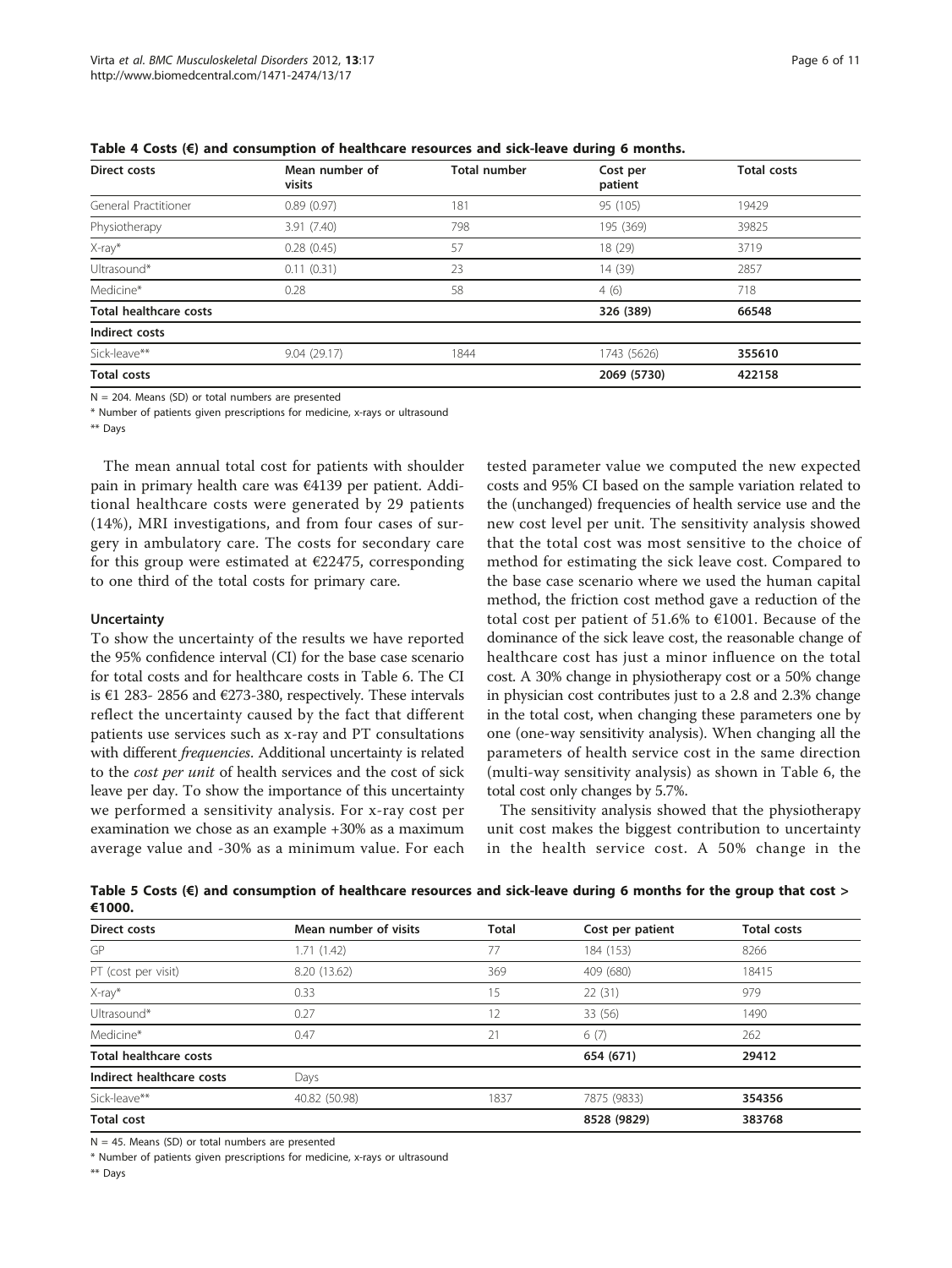<span id="page-6-0"></span>

physician unit cost changes the health service cost by 14.6%, and a 30% change of physiotherapy costs gives a change of 18.0%. Relevant changes in the costs of x-ray, ultrasound and medicine only have a minor influence.

Gender, age and place of treatment did not influence total costs or health service costs. A sensitivity analysis using the logarithm of total cost and health service cost did not change this conclusion (Table [7\)](#page-8-0).

# **Discussion**

The main finding in the present study is that the mean healthcare costs amounted to less than 20% of mean total costs for patients with shoulder pain. Contrary to this, median healthcare costs contributed to 80% of median total costs, reflecting a minority of patients incurring high costs from long lasting sickness absence. Our findings are in keeping with previously published results on patients with shoulder and back pain [\[15](#page-9-0)[,18,31\]](#page-10-0).

# Treatment strategies

The majority of patients were managed in primary care. Fifty per cent were treated within six weeks, and only two per cent were selected for surgery. This is in line with the intentions in guidelines and literature. Surgery should be considered if it represents an evidence-based approach when conservative measures fail. A treatment strategy for patients with subacromial pain is currently evaluated [\[32\]](#page-10-0). The observed increase in shoulder surgery does not correspond with a similar increase in prevalence of shoulder pain [\[33](#page-10-0)]. Vitale et al [\[7](#page-9-0)] discussed the increasing utilization of surgical procedures overall in recent years, and Hofmann [\[34\]](#page-10-0) argued that there is a technological imperative in health care.

The inter quartile range of total costs varied from 119 to 661, illustrating the impact of long periods of sick leave. A fifth (22%) of the population generated costs of more than €1000 and accounted for 91% of the total costs. In the Dutch study [[15](#page-9-0)], 12% of the patients cost more than €1000 and contributed to 74% of the total costs. The three patients with sick leave > 6 months contributed to 25% of the total costs. Efforts have been made to reduce long periods of sick leave, often combined with programmes for pain management [[35-37](#page-10-0)]. Multidisciplinary rehabilitation programmes for patients with chronic low back, neck or shoulder pain are reported to be superior to treatment as usual for return to work [[38,39](#page-10-0)]. However, a Cochrane review [[40\]](#page-10-0) on the subject did not find evidence to recommend multidisciplinary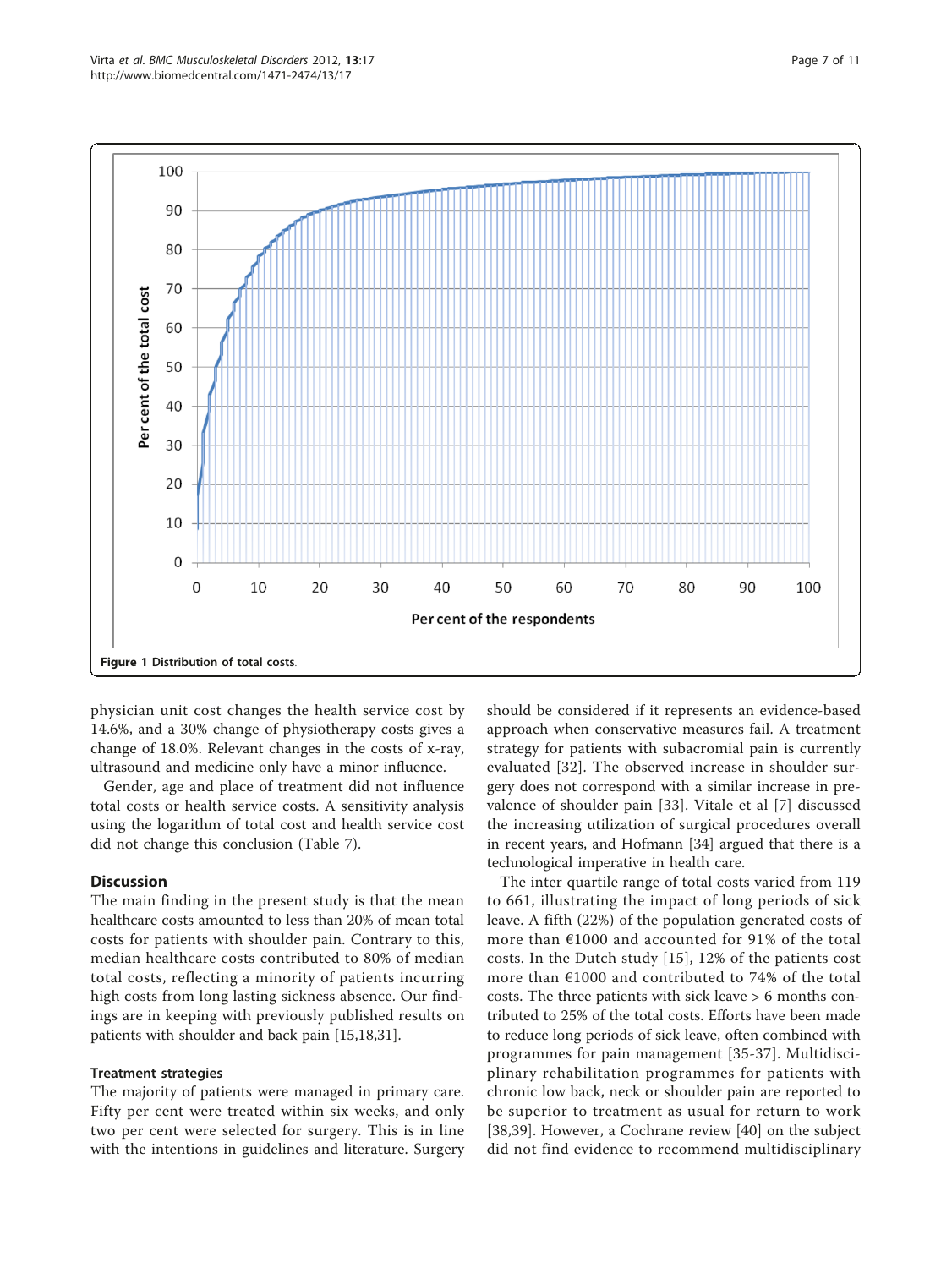<span id="page-7-0"></span>

rehabilitation for patients with neck and shoulder pain. In the present study, physiotherapy treatments accounted for 60% of the healthcare costs and two thirds of the patients consulted a PT 3-4 times on average.

Whether an intervention programme is cost-effective or not depends on the relevance of the clinical outcomes and the costs needed to achieve this [\[41-43](#page-10-0)].

In the present study, 89% were diagnosed with subacromial or nonspecific shoulder pain. Feleus et al [[44\]](#page-10-0) found that 41% of the patients with non-traumatic neck, arm, or shoulder pain were given an unspecific diagnostic code at the first consultation in primary health care, and no differences were found in severity, complaints or functional limitations compared to patients with a specific diagnostic code. A specific diagnosis was given in 59% of the cases, mostly subacromial impingement syndrome. Distinction between diagnostic groups is important if these groups have different prognoses or require different

management. Patients with specific diagnoses were more frequently referred for specialist treatment, while patients with non-specific diagnoses were more frequently referred for physiotherapy in the Dutch study [[44\]](#page-10-0). Nonspecific shoulder pain - the presence of pain without specific physical signs and pathology - is common, and Miranda et al [\[45](#page-10-0)] found that subjective complaints without clinical findings may indicate adverse psychological and psychosocial factors rather than an underlying pathologic condition. Several studies have reported that long-term sickness absence was associated with work conditions rather than with individual characteristics [[46\]](#page-10-0).

Future studies should include cost-effectiveness evaluation of various physiotherapy regimens or comparisons of physiotherapy with other treatments for shoulder pain. Functional limitations and duration of sick leave should be included as outcome measures. Such studies will be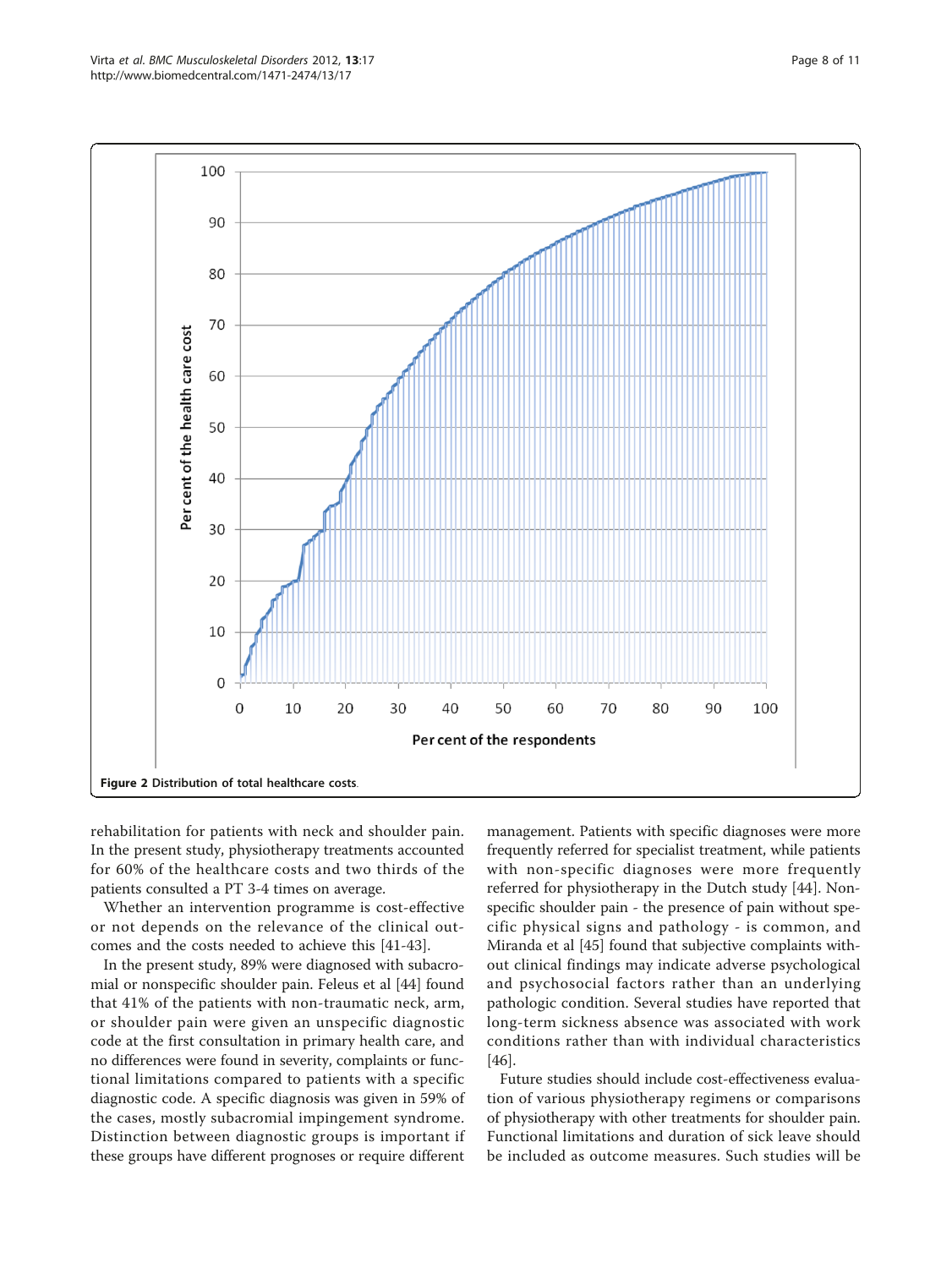#### <span id="page-8-0"></span>Table 6 Uncertainty

| Changed parameter or<br>method              | Percentage change<br>in parameter | Percentage change<br>in total cost | Percentage<br>change in HC cost | Total cost (95%<br>confidence interval) | Healthcare cost (95%<br>confidence interval) |
|---------------------------------------------|-----------------------------------|------------------------------------|---------------------------------|-----------------------------------------|----------------------------------------------|
| Base case scenario                          | 0.0                               | 0.0                                | 0.0                             | 2069 (1283-2856)                        | 326 (273-380)                                |
| Parameters, one-way<br>sensit. analysis     |                                   |                                    |                                 |                                         |                                              |
| PT cost per consultation                    | $+30$                             | 2.8                                | 18.0                            | 2128 (1339-2917)                        | 385 (317-453)                                |
|                                             | $-30$                             | $-2.8$                             | $-18.0$                         | 2011 (1227-2795)                        | 268 (228-307)                                |
| GP cost per consultation                    | $+50$                             | 2.3                                | 14.6                            | 2117 (1328-2906)                        | 374 (318-430)                                |
|                                             | $-50$                             | $-2.3$                             | $-14.6$                         | 2022 (1238-2805)                        | 279 (227-330)                                |
| Sick leave cost per day                     | $+30$                             | 25.3                               | 0.0                             | 2592 (1575-3610)                        | 326 (273-380)                                |
|                                             | $-30$                             | $-25.3$                            | 0.0                             | 1546 (991-2102)                         | 326 (273-380)                                |
| X-ray cost per<br>consultation              | $+30$                             | 0.3                                | 1.7                             | 2075 (1288-2861)                        | 332 (278-385)                                |
|                                             | $-30$                             | $-0.3$                             | $-1.7$                          | 2064 (1278-2850)                        | 321 (268-374)                                |
| Ultrasound cost per<br>consultation         | $+30$                             | 0.2                                | 1.3                             | 2074 (1287-2860)                        | 330 (277-384)                                |
|                                             | $-30$                             | $-0.2$                             | $-1.3$                          | 2065 (1279-2851)                        | 322 (269-375)                                |
| Medicine, unit used                         | $+100$                            | 0.2                                | 1.1                             | 2073 (1286-2859)                        | 330 (276-383)                                |
|                                             | $-50$                             | $-0.1$                             | $-0.5$                          | 2068 (1281-2854)                        | 324 (271-378)                                |
| Parameters, multi-way<br>sensit. analysis   |                                   |                                    |                                 |                                         |                                              |
| PT, GP per consultation                     | $+30. +50$                        | 5.1                                | 32.6                            | 2176 (1384-2967)                        | 432 (364-502)                                |
|                                             | $-30. -50$                        | $-5.1$                             | $-32.6$                         | 1963 (1182-2744)                        | 220 (183-257)                                |
| PT, GP, x-ray, ultras. per<br>consultation  | As for one- way<br>sensit. a.     | 5.7                                | 35.8                            | 2186 (1394-2979)                        | 443 (373-513)                                |
|                                             |                                   | $-5.7$                             | $-35.8$                         | 1952 (1172-2733)                        | 209 (173-246)                                |
| Method, one-way<br>sensitivity analysis     |                                   |                                    |                                 |                                         |                                              |
| Sick leave cost based on<br>friction method | $-61.3$                           | $-51.6$                            | 0.0                             | 1001 (685-1316)                         | 326 (273-380)                                |

Calculation of percentage change and new levels of total costs and health service costs by changing the unit costs of the different cost components

extensive and time-consuming, but study protocols have been presented [[47,48\]](#page-10-0).

## Strengths and limitations of the study

A limitation of the present study is that we do not know whether the patients were relieved from their symptoms when the treatment period was ended, or if they

| Table 7 Multivariable linear regression analysis |  |  |
|--------------------------------------------------|--|--|
|--------------------------------------------------|--|--|

| Independent variables | Log (total cost) | Log (health service cost) |
|-----------------------|------------------|---------------------------|
| Place of treatment    | $-0,043$         | $-0,119$                  |
|                       | (0, 118)         | (0,224)                   |
| Gender                | 0.160            | 0,202                     |
|                       | (0, 117)         | (0,222)                   |
| Age                   | 0.003            | $-0,002$                  |
|                       | (0,005)          | (0,010)                   |
| Constant              | 5.207            | 6,007                     |
|                       | (0,275)          | (0,523)                   |
| Observations          | 203              | 203                       |

The numbers in parentheses below the estimates are the standard errors

disappeared out of the system for other reasons. The costs were limited to the primary diagnoses for the visit, and ignored costs associated with comorbidity. This is often the case in cost-of-illness studies and a simplification of real life, as has been pointed out by Koopmanschap [\[49](#page-10-0)]. When we looked closer into the three cases with sick leave more than six months, we found that they all had additional diagnoses. We could not gather such information for the rest of the group with the method applied.

We had information about sick leave periods prescribed by GP, but we do not know if patients were actually absent from work all that time. We had no information about short-term sick leave, nor whether patients had sick leave prescribed by orthopaedic surgeon post-operatively. To fully estimate the cost for productivity loss additional data would have been required, for instance self-reported data from cost diaries or logbooks [\[15](#page-9-0)[,42](#page-10-0)], or questionnaires [\[32](#page-10-0)]. However, a recent study suggests that self-reported data are less valid than register-based data to measure the number of days on sick leave [\[50\]](#page-10-0).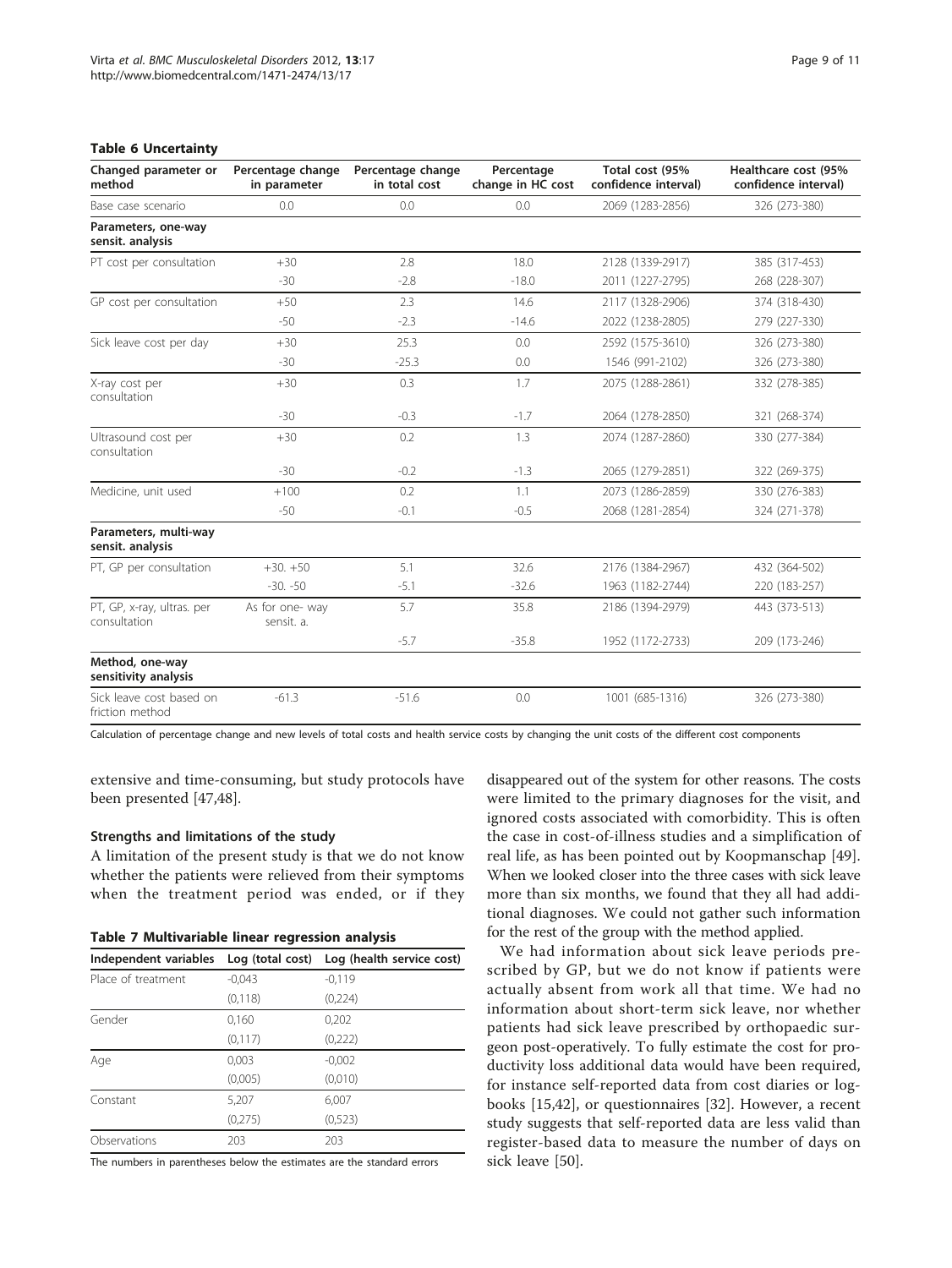<span id="page-9-0"></span>The cost for medication is probably underestimated in this study. We had no information on the consumption of drugs, nor of the medication paid out of pocket. However, medication had a minor contribution to the total cost, and we do not expect that costs for medication would have an important impact on the results.

Generalization to other settings might be difficult, and will depend on how diagnostic codes are used, how reliable the registration is, and how costs are determined. The reliability of the cost estimates and varying research methodology have been under debate [\[51\]](#page-10-0). Charges for hospital services, like radiographic imaging, do not always reflect the actual unit cost of a production, but is merely a vehicle for transferring money between healthcare service units. However, these costs are easily available and most often the only costs available and therefore used in the present study. The measurement of productivity loss due to illness is highly dependent of the choice of approach, and this calls for standardisation on a national level. In the Netherlands a "Standardisation of costs; a manual for costing in economic evaluations" [[52](#page-10-0)] was issued to eliminate some of the price differences between studies and to give guidelines for a uniform costing methodology.

The strength of the present study is that we were able to capture almost all patients consulting with all types of shoulder pain during a six-month period. There were few alternatives to medical care and data were manually controlled. We can double the total cost to illustrate the annual cost to society and to the health care system for shoulder pain in the chosen area. Our study provides direct and meaningful information about the size of the problem and can be an essential component in further cost-effectiveness analyses of different treatment strategies in primary health care.

## Conclusions

Costs for sick leave for shoulder pain contributed to more than 80% of the total costs for society for this patient category. These results are in line with other studies on neck, shoulder and back pain. Health care interventions should focus on getting people back into the workforce, with special attention towards the small group that generates the highest costs. The model applied in the current study may be applied in future studies to analyse changes over time in terms of illness patterns in medical and health economic perspectives. A societal perspective is needed for the inclusion of all consequences of the interventions.

#### Acknowledgements

We wish to thank Dr Suzanne Palmblad-Olow, Department of Radiology, NU hospital, and Anders Lindgren, Secretary, County Council Västra

Götalandsregionen, for helpful contributions in the initial stages of this study.

#### Author details

<sup>1</sup>Medical Faculty, University of Oslo, Oslo, Norway. <sup>2</sup>Department of Faculty of Health, Nutrition and Management, Faculty of Health Sciences, Oslo and Akershus University College of Applied Sciences, Postbox 4, St. Olavsplass, 0130 Oslo, Norway. <sup>3</sup>Department of Orthopaedics, Oslo University Hospital 0027 Oslo, Norway.

#### Authors' contributions

LV, PJ and RE designed the study. LV collected the data. All authors participated in the study, and drafted the manuscript. PJ performed the statistical analysis. All authors read, critically revised, and approved the final manuscript.

#### Competing interests

The authors declare that they have no competing interests.

#### Received: 15 May 2011 Accepted: 10 February 2012 Published: 10 February 2012

#### References

- 1. Chaudhury S, Gwilym SE, Moser J, Carr AJ: [Surgical options for patients](http://www.ncbi.nlm.nih.gov/pubmed/20357791?dopt=Abstract) [with shoulder pain.](http://www.ncbi.nlm.nih.gov/pubmed/20357791?dopt=Abstract) Nat Rev Rheumatol 2010, 6(4):217-226.
- 2. Mitchell C, Adebajo A, Hay E, Carr A: [Shoulder pain: diagnosis and](http://www.ncbi.nlm.nih.gov/pubmed/16282408?dopt=Abstract) [management in primary care.](http://www.ncbi.nlm.nih.gov/pubmed/16282408?dopt=Abstract) BMJ 2005, 331(7525):1124-1128.
- 3. Boykin RE, Heuer HJ, Vaishnav S, Millett PJ: Rotator cuff disease basics of diagnosis and treatment. Rheumatology Rep (Online) 2010, 2(1):1-12.
- 4. Larson JS, Muller A: [Managing the quality of health care.](http://www.ncbi.nlm.nih.gov/pubmed/15188996?dopt=Abstract) J Health Hum Serv Adm 2002, 25(3):261-280.
- 5. Regeringskansliet, Government offices of Sweden: Hälso- och sjukvården i Sverige (Health and medical care in Sweden). Socialdepartementet. Stockholm; 2007.
- 6. Nordqvist A, Rahme H, Hovelius L, Etzner M: Axelns sjukdomar. (Shoulder diseases; in Swedish). Lakartidning 2007, 104(19):1492-1496.
- 7. Vitale MA, Arons RR, Hurwitz S, Ahmad CS, Levine WN: [The rising](http://www.ncbi.nlm.nih.gov/pubmed/20686058?dopt=Abstract) [incidence of acromioplasty.](http://www.ncbi.nlm.nih.gov/pubmed/20686058?dopt=Abstract) J Bone Joint Surg Am 2010, 92(9):1842-1850.
- 8. Park HB, Yokota A, Gill HS, El Rassi G, McFarland EG: [Diagnostic accuracy of](http://www.ncbi.nlm.nih.gov/pubmed/15995110?dopt=Abstract) [clinical tests for the different degrees of subacromial impingement](http://www.ncbi.nlm.nih.gov/pubmed/15995110?dopt=Abstract) [syndrome.](http://www.ncbi.nlm.nih.gov/pubmed/15995110?dopt=Abstract) J Bone Joint Surg Am 2005, 87(7):1446-1455.
- 9. Henkus HE, de Witte PB, Nelissen RG, Brand R, van Arkel ER: [Bursectomy](http://www.ncbi.nlm.nih.gov/pubmed/19336812?dopt=Abstract) [compared with acromioplasty in the management of subacromial](http://www.ncbi.nlm.nih.gov/pubmed/19336812?dopt=Abstract) [impingement syndrome: a prospective randomised study.](http://www.ncbi.nlm.nih.gov/pubmed/19336812?dopt=Abstract) J Bone Joint Sura Br 2009, 91(4):504-510.
- 10. Moosmayer S, Lund G, Seljom U, Svege I, Hennig T, Tariq R, Smith HJ: [Comparison between surgery and physiotherapy in the treatment of](http://www.ncbi.nlm.nih.gov/pubmed/20044684?dopt=Abstract) [small and medium-sized tears of the rotator cuff: a randomised](http://www.ncbi.nlm.nih.gov/pubmed/20044684?dopt=Abstract) [controlled study of 103 patients with one-year follow-up.](http://www.ncbi.nlm.nih.gov/pubmed/20044684?dopt=Abstract) J Bone Joint Sura Br 2010, 92(1):83-91.
- 11. Brox JI, Gjengedal E, Uppheim G, Bohmer AS, Brevik JI, Ljunggren AE, Staff PH: [Arthroscopic surgery versus supervised exercises in patients](http://www.ncbi.nlm.nih.gov/pubmed/10226960?dopt=Abstract) [with rotator cuff disease \(stage II impingement syndrome\): a](http://www.ncbi.nlm.nih.gov/pubmed/10226960?dopt=Abstract) [prospective, randomized, controlled study in 125 patients with a 2 1/2](http://www.ncbi.nlm.nih.gov/pubmed/10226960?dopt=Abstract) [year follow-up.](http://www.ncbi.nlm.nih.gov/pubmed/10226960?dopt=Abstract) J Shoulder Elbow Surg 1999, 8(2):102-111.
- 12. Haahr JP, Andersen JH: [Exercises may be as efficient as subacromial](http://www.ncbi.nlm.nih.gov/pubmed/16766370?dopt=Abstract) [decompression in patients with subacromial stage II impingement: 4-8](http://www.ncbi.nlm.nih.gov/pubmed/16766370?dopt=Abstract) years' [follow-up in a prospective, randomized study.](http://www.ncbi.nlm.nih.gov/pubmed/16766370?dopt=Abstract) Scand J Rheumatol 2006, 35(3):224-228.
- 13. Ketola S, Lehtinen J, Arnala I, Nissinen M, Westenius H, Sintonen H, Aronen P, Konttinen YT, Malmivaara A, Rousi T: [Does arthroscopic](http://www.ncbi.nlm.nih.gov/pubmed/19794168?dopt=Abstract) [acromioplasty provide any additional value in the treatment of shoulder](http://www.ncbi.nlm.nih.gov/pubmed/19794168?dopt=Abstract) [impingement syndrome?: a two-year randomised controlled trial.](http://www.ncbi.nlm.nih.gov/pubmed/19794168?dopt=Abstract) J Bone Joint Surg Br 2009, 91(10):1326-1334.
- 14. Virta L, Mortensen M, Eriksson R, Möller M: How many patients with subacromial impingement syndrome recover with physiotherapy? A follow-up study of a supervised exercise programme. Advances in Physiotherapy 2009, 11(3):166-173.
- 15. Kuijpers T, van Tulder MW, van der Heijden GJ, Bouter LM, van der Windt DA: [Costs of shoulder pain in primary care consulters: a](http://www.ncbi.nlm.nih.gov/pubmed/17078883?dopt=Abstract)